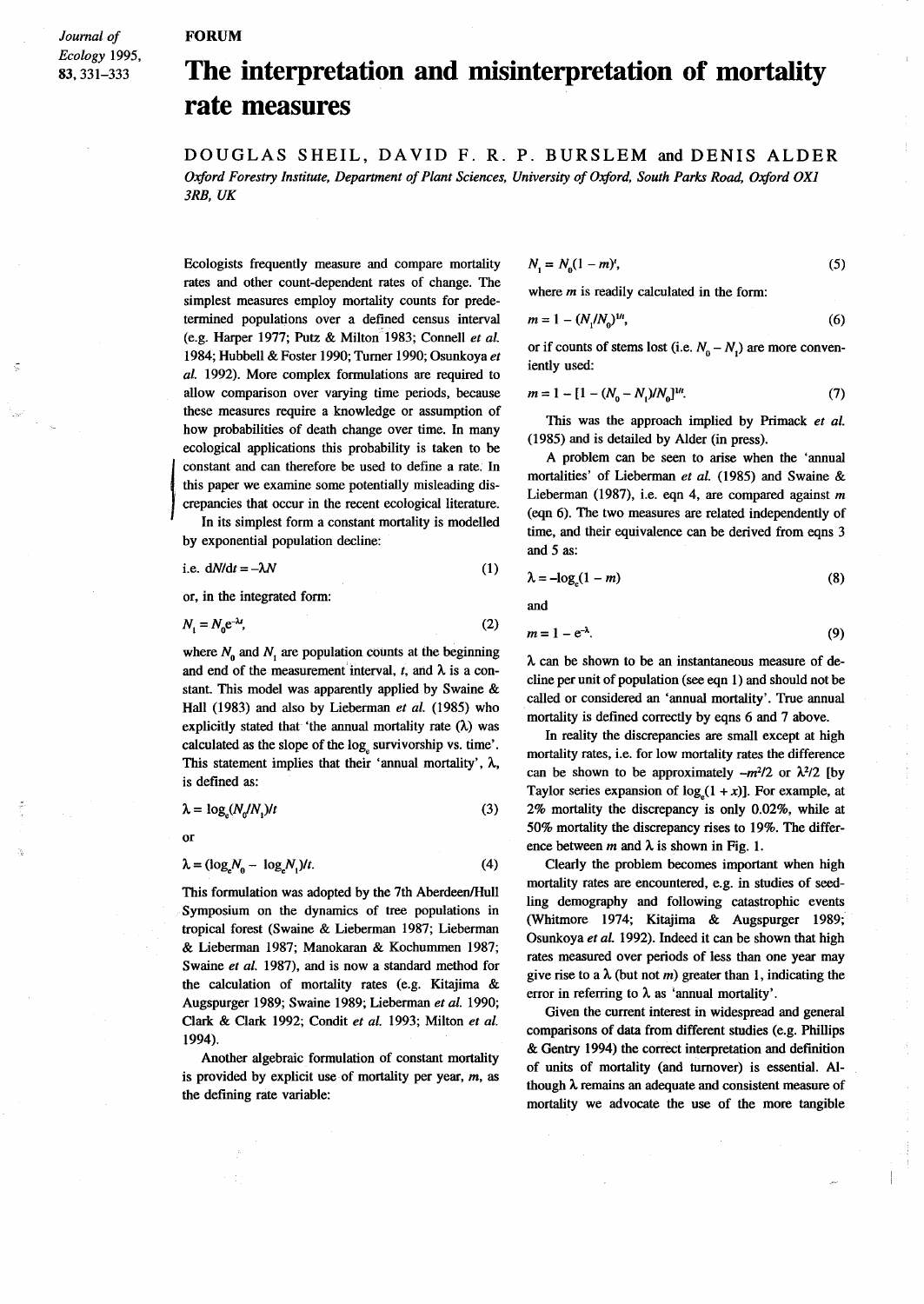

Fig. 1 The exponential mortality coefficient,  $\lambda$ , against true annual mortality, *m* (solid line). The 1:1 relationship is given for comparison (dashed line).

quantity provided by the true annual mortality estimate  $m$  (eqn 6). The  $\lambda$  measure should be referred to as the 'exponential mortality coefficient' and not as 'annual mortality'. We note that in many papers the method of mortality calculation is not stated explicitly, nor can it be checked or derived from the data presented (e.g. Primack & Lee 1991; Welden *et al.* 1991) or appears to be stated incorrectly (e.g. Korning & Balslev 1994). A statement that the annual mortality rate is derived according to the exponential model is not sufficient to distinguish  $\lambda$  from *m*, since both are consistent with this model.

Another measure of population decline is the halflife, i.e, the time that would be taken for a given population to lose 50% of all its individuals assuming, again, a constant probability of mortality. Half-lives can be calculated from both  $\lambda$  and m:

$$
t_{0.5} = -\log_e 2/\log_e (1 - m) \tag{10}
$$

and

$$
t_{0.5} = \log_2 2/L. \tag{11}
$$

Equation 11 is a clarification of that given by Swaine  $\&$ Lieberman (1987).

We recommend *m* as a standard quantity for comparing annual mortality rates in plant ecology. The assumption of constant probability of mortality in itself requires critical evaluation (e.g. Mervart 1972) and is a suitable topic for future research.

## Acknowledgements

This work was made possible through the funding of the Forestry Research Programme component of the Renewable Natural Resources Research Strategy of the Overseas Development Administration. We thank Peter Savill, Nick Brown, Howard Wright, and two reviewers for their comments.

## **References**

- Alder, D. (in press) *Permanent Sample Plot Data Analysis and Growth Modelling for Mixed Tropical Forest.* Tropical Forestry Paper, Oxford Forestry Institute, Department of Plant Sciences, University of Oxford.
- Clark, D.A. & Clark, D.B. (1992) Life history diversity of canopy and emergent trees in a neotropical rain forest. *Ecological Monographs,* 62, 315-344.
- Condit, R., Hubbell, S.P. & Foster, R.B. (1993) Mortality and growth of a commercial hardwood 'el cativo' *Priora copaifera,* in Panama. *Forest Ecology and Management,* 62, 107-122.
- Connell, J.H., Tracey, J.G. & Webb, L.J. (1984) Compensatory recruitment, growth and mortality as factors maintaining rain forest tree diversity. *Ecological Monographs,* 54,141-164.
- Harper, J.L. (1977) *Population Biology of Plants.* Academic Press, London.
- Hubbell, S.P. & Foster, R.B. (1990) Structure dynamics, and equilibrium status of old-growth forest on Barro Colorado Island. *Four Neotropical Rainforests* (ed. A. H. Gentry), pp. 522-541. Yale University Press, New Haven, CT.
- Kitajima, K. & Augspurger, C.K. (1989) Seed and seedling ecology of a monocarpic tropical tree, *Tachigalia versicolor. Ecology,* 70, 1102-1114.
- Korning, J. & Balslev, H. (1994) Growth rates and mortality patterns of tropical lowland tree species and the relation to forest structure in Amazonian Ecuador. Journal of Tropical Ecol*ogy,* 10, 151-166.
- Lieberman, D. & Lieberman, M. (1987) Forest tree growth and dynamics at La Selva, Costa Rica (1969-1982). *Journal of Tropical Ecology,* 3, 347-358.
- Lieberman, D., Lieberman, M., Peralta, R. & Harstshorn, G.S. (1985) Mortality patterns and stand turnover rates in a wet tropical forest in Costa Rica. *Journal of Ecology, 73,* 915-924.
- Lieberman, D. Hartshorn, G.S., Lieberman, M. & Peralta, R. (1990) Forest dynamics at La Selva, Biological Station *(1969-1985); Four Neotropical Rainforests* (ed. A. H. Gentry), pp, 509-521. Yale University Press, New Haven, CT.
- Manokaran, N. & Kochummen, K.M. (1987) Recruitment, growth and mortality of tree species in a lowland dipterocarp forest in PeninsularMalaysia. *Journal ofTropical Ecology, 3,* 315-330.
- Mervart, J. (1972) Growth and mortality rates in the natural high forest of Western Nigeria. *Nigeria Forestry Information Bulletin (New Series),* 22, Department of Forestry, lbadan, Nigeria
- Milton, K., Laca, E.A. & Demment, M.W. (1994) Successional patterns of mortality and growth of large trees in a Panamanian lowland forest. *Journal ofEcology,* 82, 79-87.
- Osunkoya, 0.0., Ash, J.E., Hopkins, M.S. & Graham, A.W. (1992) Factors affecting survival of tree seedlings in North Queensland rainforests. *Oecologia,* 91, 569-578.
- Phillips, O.L. & Gentry, A.H. (1994) Increasing turnover through time in tropical forests. *Science,* 263, 954-958.
- Primack, R.B., Ashton, P.S., Chai, P. & Lee, H.S. (1985) Growth rates and population structure of Moraceae trees in Sarawak, East Malaysia. *Ecology,* 66, 577-588.
- Primack, R.B. & Lee, H.S. (1991) Population dynamics of pioneer *(Macaranga)* trees and understorey *(Mal/otus)* trees (Euphorbiaceae) in primary and selectively logged Bornean rain forests. *Journal ofTropical Ecology,* 7, 439-458.
- Putz, F.E. & Milton, K. (1983) Tree mortality rates on Barro Colorado Island. *The Ecology ofa Tropical Rain Forest* (eds E. G. Leigh, A. S. Rand & O. M. Windsor), pp. 95-108. Oxford University Press, Oxford.
- Swaine, M.D. (1989) Population dynamics of tree species in tropical forests. *Tropical Forests, Botanical Dynamics, Speciation and Diversity* (edsL. B. Holm-Nielsen, I. C. Nielsen & H. Balslev), pp. 101-112. Academic Press, London.